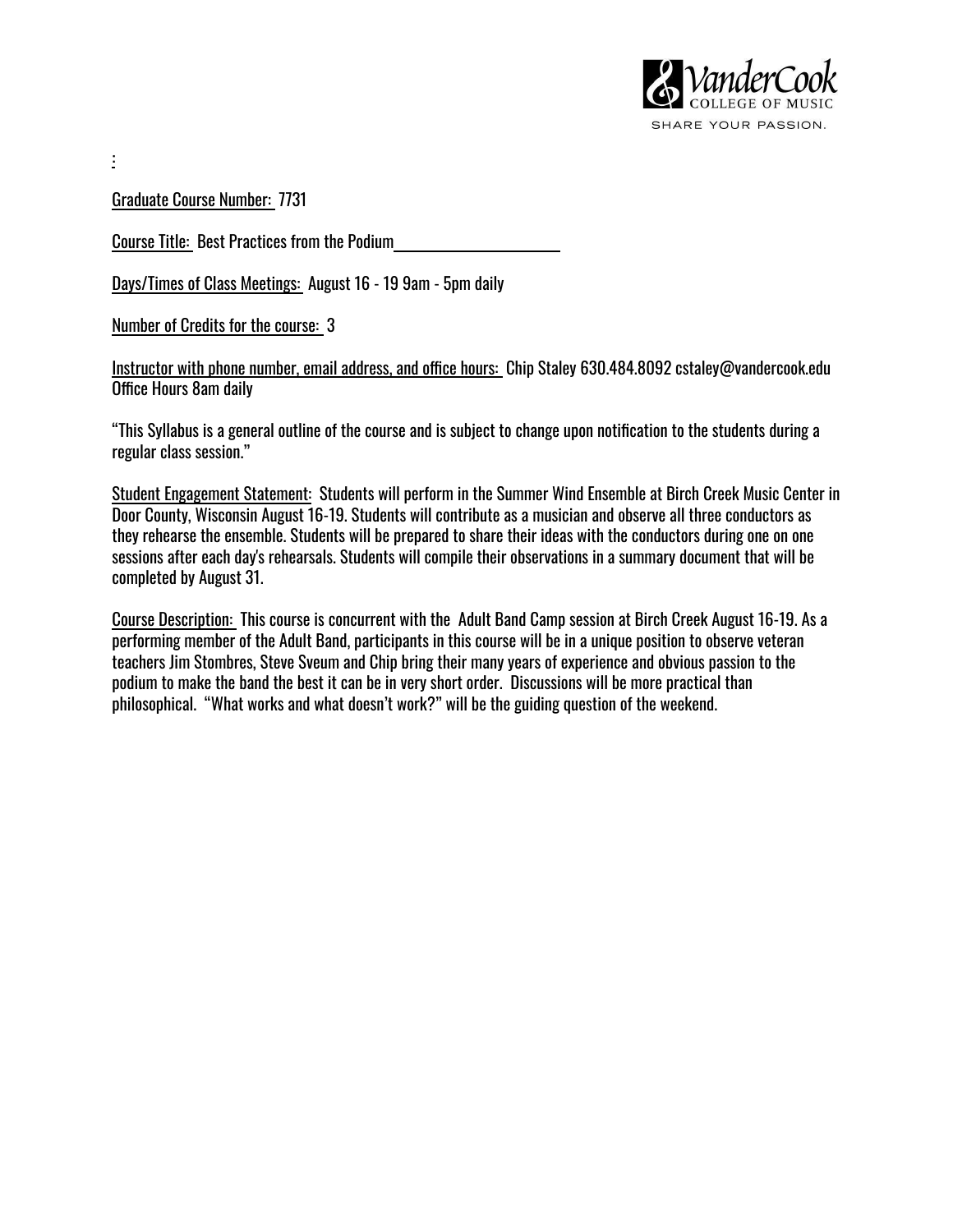

| <b>Student Learning Outcomes</b>                                                                                                                                                                                                                                                                                                                                                                                 | <b>Outcomes Assessments</b>                                                                                                                                                                                                                             |
|------------------------------------------------------------------------------------------------------------------------------------------------------------------------------------------------------------------------------------------------------------------------------------------------------------------------------------------------------------------------------------------------------------------|---------------------------------------------------------------------------------------------------------------------------------------------------------------------------------------------------------------------------------------------------------|
| Students will notice effective teaching techniques<br>while performing in the summer ensemble.<br>Students will be able to analyze which techniques<br>are more effective than others.<br>Students will be able to evaluate the effectiveness<br>each technique has on individual sections of the<br>ensemble.<br>Students will be able to incorporate the most<br>effective techniques into their own teaching. | Students will discuss their observations with the<br>instructors at the conclusion of daily rehearsals.<br>Students will compile their daily observations into a<br>summary document outlining the most important<br>takeaways of the four day session. |

Program-Level Outcomes Addressed: Professionalism in Teaching - Candidates will participate in group and character-building activities by working alone and with others to explore personal strengths, weaknesses, opportunities, and threats to personal and professional growth. Students will demonstrate the ability to: Research best educational practices; Discern new uses for information from a variety of course work; Reflectively discuss their teaching and ways to enhance it, Excellence in Music- Candidates will explore more deeply the culturally and historically important aspects of music, musicians, and composers throughout the world and across time. Students will demonstrate the ability to: Recognize style traits of various composers, genres, and periods; Identify major and transitional composers in a variety of styles, genres, and periods; Learn or review and apply new techniques to perform in a style appropriate to genre, style, period, and culture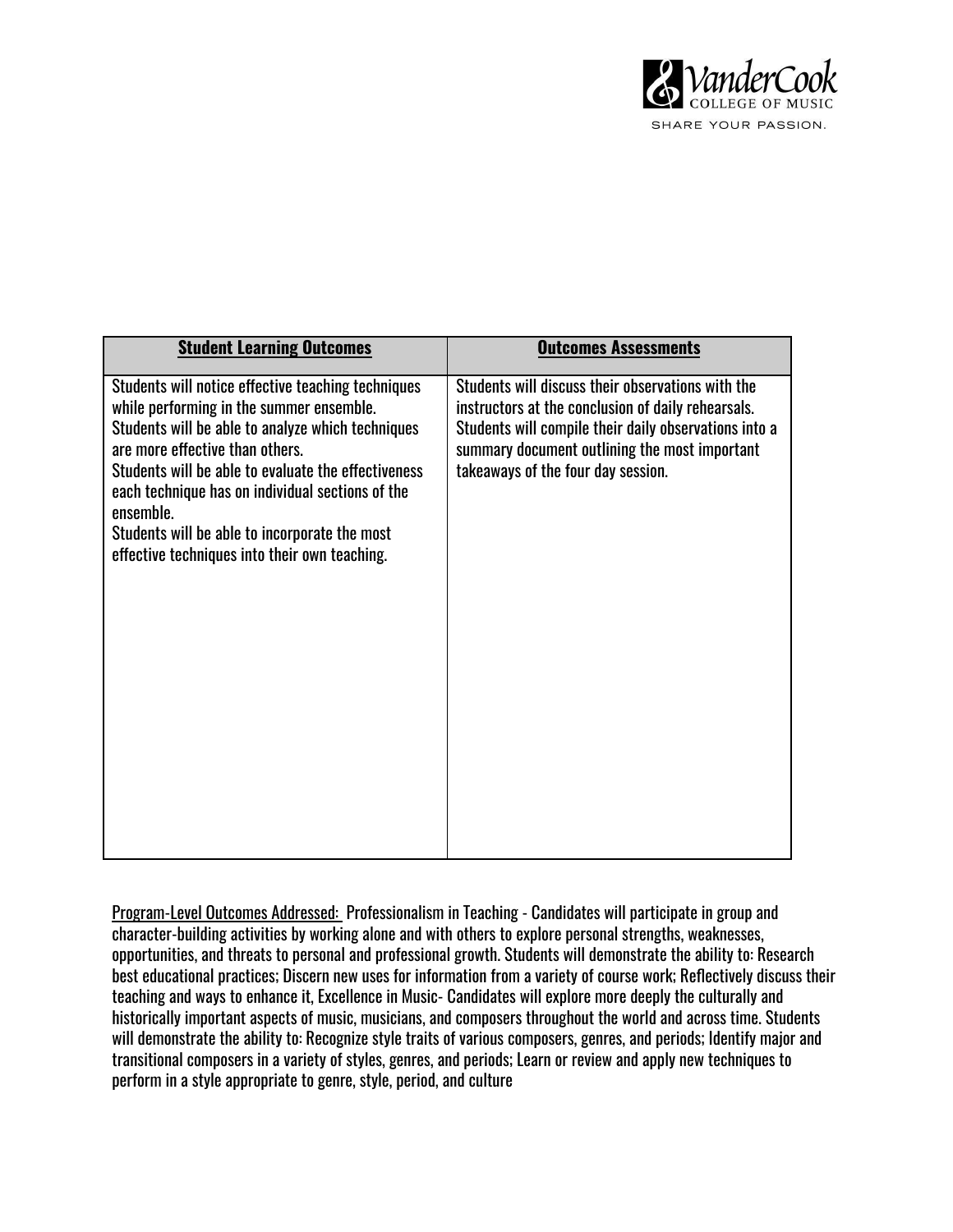

Course Requirements and Assessment: High level contribution to the ensemble as a performing member. Professional level conversations about best practice with instructors. A summary document outlining the most important takeaways of the four day session

Grading Breakdown: High level contribution to the ensemble as a performing member. 30% Professional level conversations about best practice with instructors. 30% A summary document outlining the most important takeaways of the four day session. 40%

Instructional Materials: Music Literature provided by Instructors. Student provides own instrument and materials related to performance.

Course Bibliography: Concert Literature provided by Instructors.

Course Calendar or Schedule: August 16-19, 2022 9am-5pm

Attendance Policy: Must attend all four days of the session and attend all rehearsals and concerts.

# Candidate Conduct

"An important part of VanderCook's Conceptual Framework and Candidate Dispositions and Outcomes is the focus on professionalism and character. Specific descriptors include participation as well as attendance, flexibility in the face of changing circumstances and institutional needs, the commitment to continual personal development, self-reflection and growth, respect for the academic community and the individuals and resources of that community, and behavior, speech and dress that is appropriate and respectful in the educational environment. Failure to observe standards of professional behavior may result in referral to the Standards Committee and/or the appropriate dean. Consistent concerns in this area will have an impact on successful completion of the program."

● Cell Phone/Computer Policy: No Cell Phone use during rehearsals or concerts.

### Health and Safety

VanderCook College of Music is committed to providing a safe and healthy environment for study and work. Basic information regarding the maintenance of health and safety within the contexts of practice, performance, teaching and listening is provided throughout the academic year. Health and safety information specific to this course will be addressed. It is the responsibility of each individual musician to take an active role in making informed decisions to help maintain their own health and safety.

### Academic Honesty

"Candidates are expected to maintain the highest standards of integrity in their academic work. Failure to do so will jeopardize a candidate's success in the program. Examples of academic dishonesty include:

- Presenting another's words, music, or concepts as your own by failing to acknowledge or properly cite the source.
- Communicating or receiving answers or information to/from another in a testing situation.